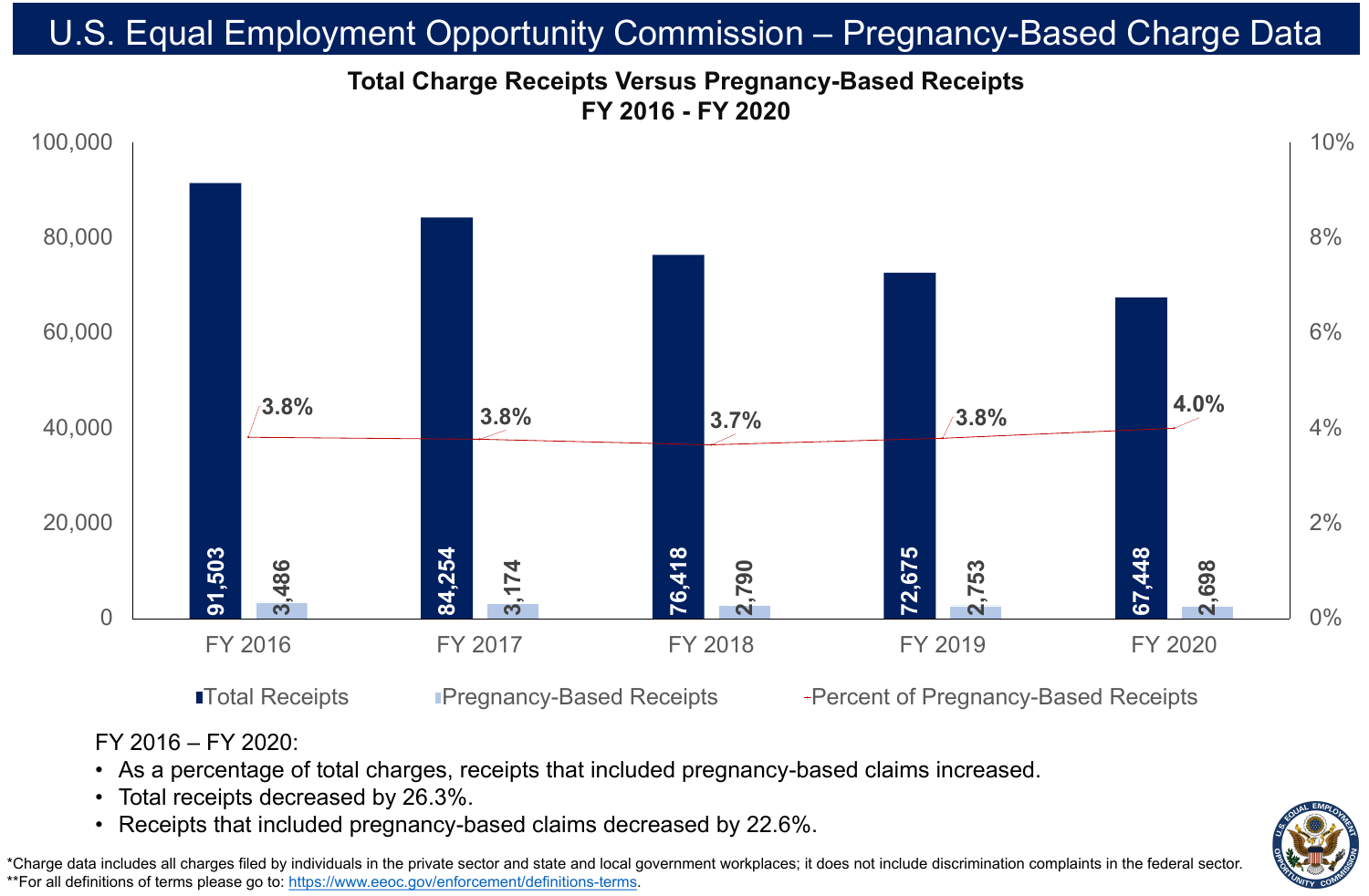FY 2016 – FY 2020:

- increased.
- 
- 

# • Total monetary benefits decreased by \$14.8 million, a change of 4.3%.

![](_page_1_Picture_14.jpeg)

# **Total Monetary Benefits Versus Pregnancy-Based Monetary Benefits FY 2016 – FY 2020** U.S. Equal Employment Opportunity Commission – Pregnancy-Based Charge Data

\*Charge data includes all charges filed by individuals in the private sector and state and local government workplaces; it does not include discrimination complaints in the federal sector. \*\*For all definitions of terms please go to:<https://www.eeoc.gov/enforcement/definitions-terms>.

# As a percentage of total monetary benefits, monetary benefits for charges that included pregnancy-based claims

![](_page_1_Figure_2.jpeg)

### **ITotal Monetary Benefits** Pregnancy-Based Monetary Benefits + Percent of Pregnancy-Based Monetary Benefits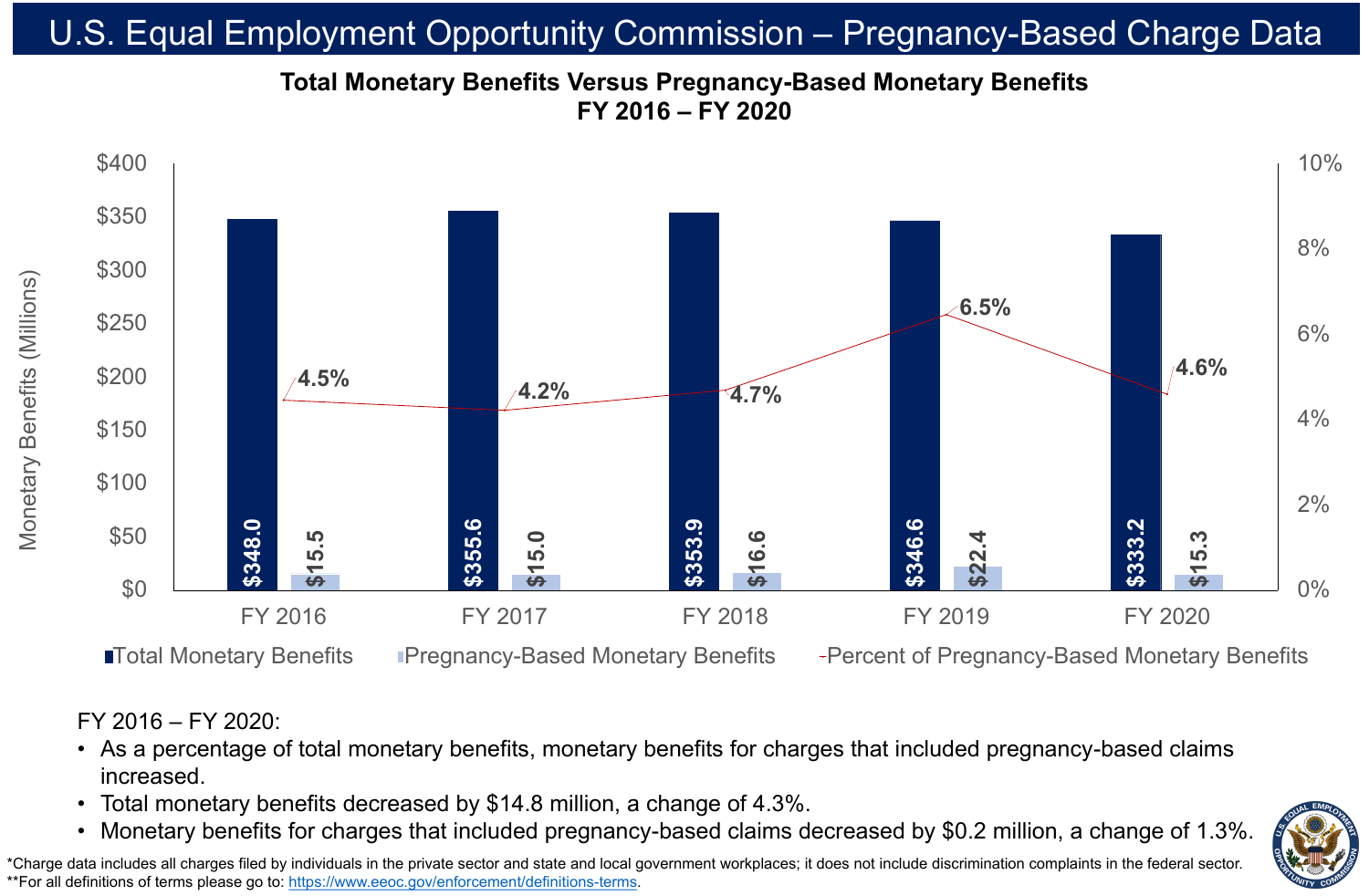![](_page_2_Figure_1.jpeg)

# **Total Resolutions Versus Pregnancy-Based Resolutions FY 2016 - FY 2020** U.S. Equal Employment Opportunity Commission – Pregnancy-Based Charge Data

\*Charge data includes all charges filed by individuals in the private sector and state and local government workplaces; it does not include discrimination complaints in the federal sector. \*\*Resolutions - All charges closed in the administrative process, comprised of charges with no cause findings, administrative closures, and merit resolutions. \*\*\*For all definitions of terms please go to:<https://www.eeoc.gov/enforcement/definitions-terms>.

### **ITotal Resolutions Construct Pregnancy-Based Resolutions Fercent of Pregnancy-Based Resolutions**

### FY 2016 – FY 2020:

# • As a percentage of total resolutions, resolutions of charges that included pregnancy-based claims increased. • Resolutions of charges that included pregnancy-based claims decreased by 23.8%.

![](_page_2_Picture_10.jpeg)

- 
- Total resolutions decreased by 27.3%.
-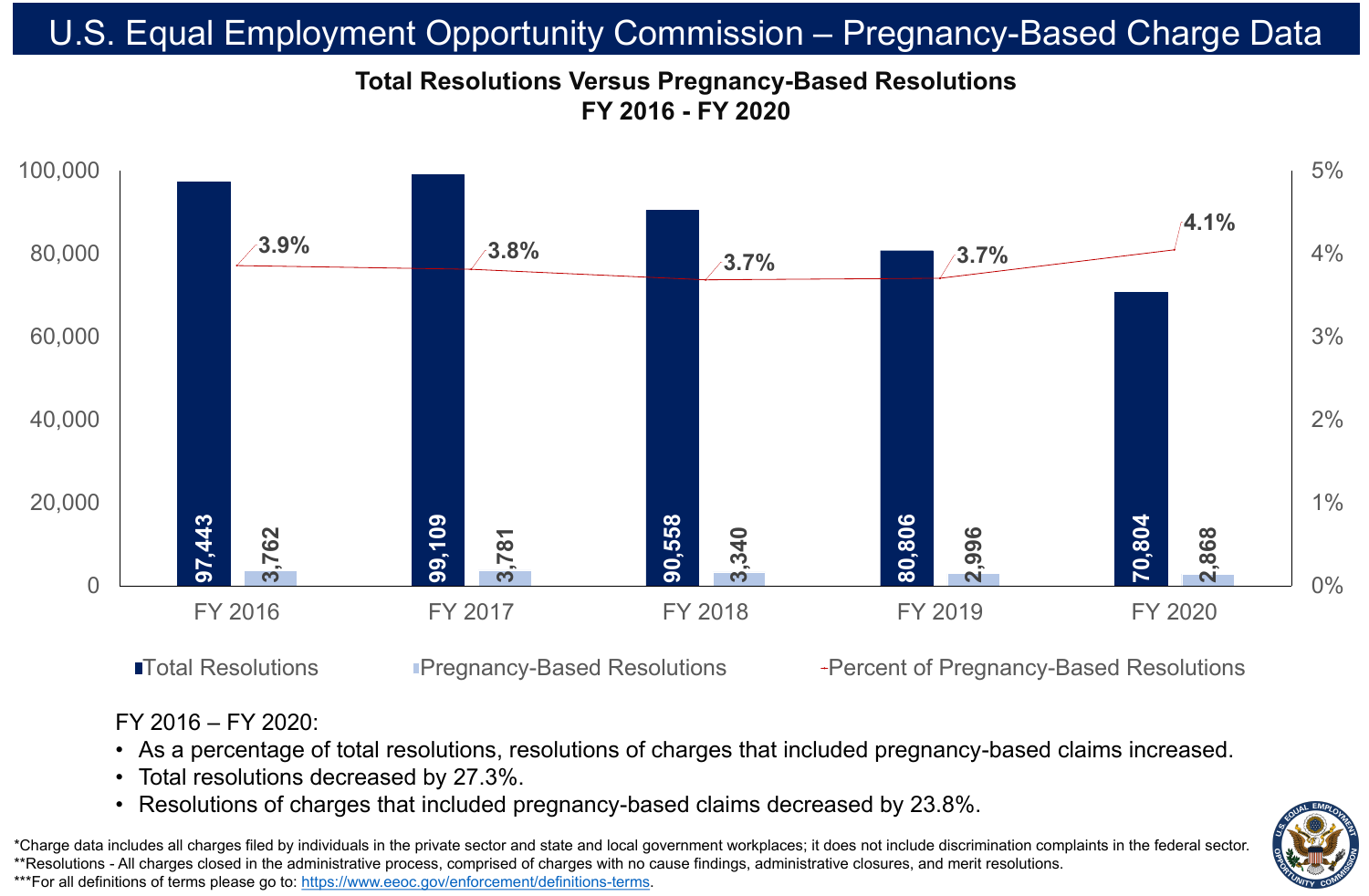# **Resolutions - Pregnancy-Based FY 2016 - FY 2020** U.S. Equal Employment Opportunity Commission – Pregnancy-Based Charge Data

![](_page_3_Picture_8.jpeg)

### $\blacksquare$  No Reasonable Cause  $\blacksquare$  Administrative Closures  $\blacksquare$  Merit Resolutions

![](_page_3_Figure_1.jpeg)

- 
- 
- 
- 

Resolutions - All charges closed in the administrative process, comprised of charges with no cause findings, administrative closures, and merit resolutions. No Reasonable Cause – EEOC's determination not to proceed further with its investigation. This determination does not certify that the respondent is in compliance with the statutes EEOC enforces. In issuing this determination, the EEOC makes no decision about the merits of claims alleged in the charge or of any other issues that could be construed as having been raised by the charge. The charging party may exercise the right to bring a private court action. • Administrative Closures - Charge closed for administrative reasons without a determination based on the merits, which include: lack of jurisdiction due to untimeliness, insufficient number of employees, or lack of employment relationship; charging party requests withdrawal without receiving benefits; or charging party requests the notice of right to sue. Merit Resolutions - Charge resolved with an outcome favorable to charging party or charge with meritorious allegations. These are comprised of negotiated settlements, withdrawals with benefits, successful conciliations, and unsuccessful conciliations.

\*Charge data includes all charges filed by individuals in the private sector and state and local government workplaces; it does not include discrimination complaints in the federal sector. \*\*For all definitions of terms please go to:<https://www.eeoc.gov/enforcement/definitions-terms>.

![](_page_3_Picture_13.jpeg)